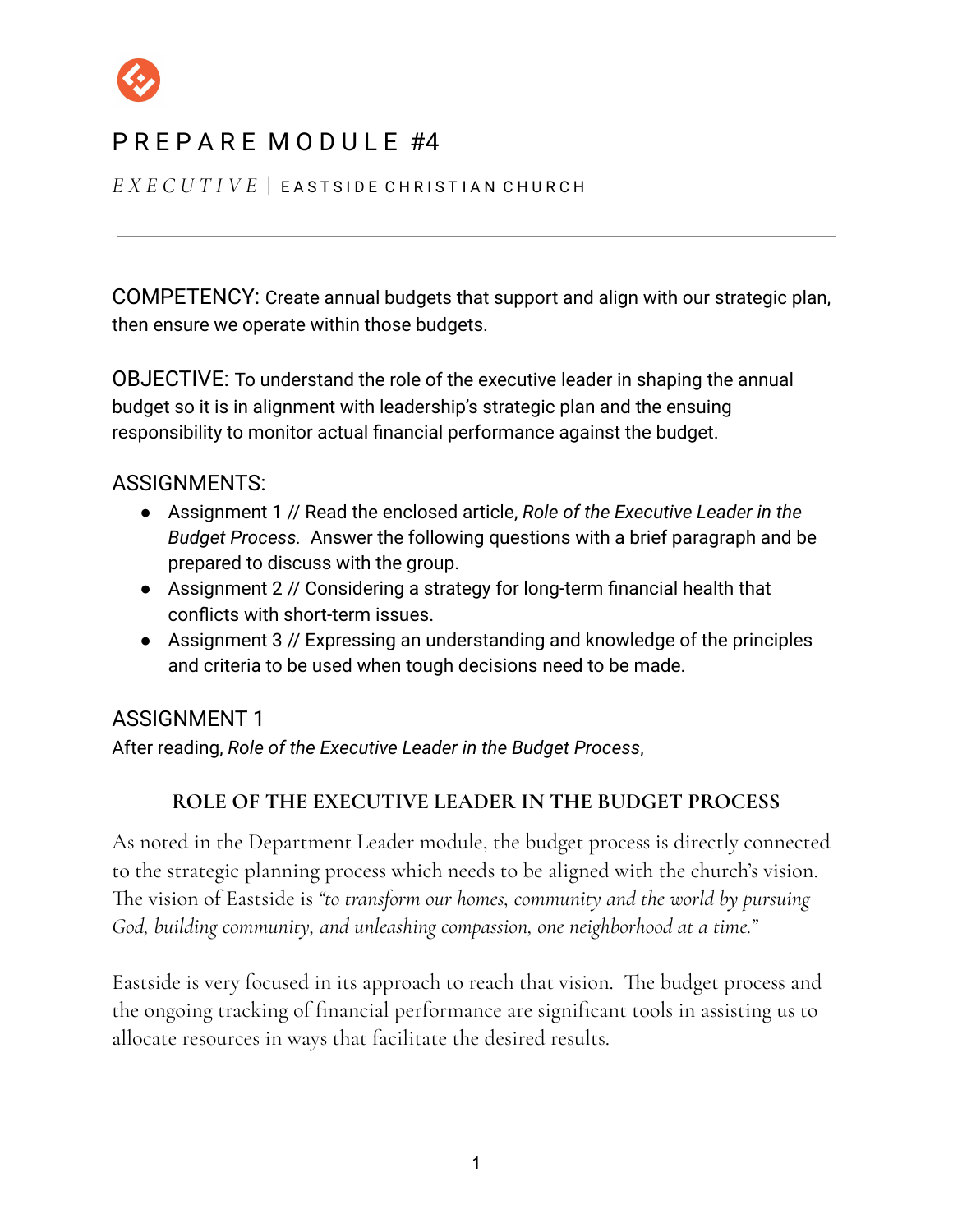

*E X E C U T I V E* | E A S T S I D E C H R I S T I A N C H U R C H

In Psalms 50:10-12 God says, "*For every beast of the forest is Mine, the cattle of a thousand* hills. I know every bird of the mountains, and everything that moves in the field is Mine. If I *were hungry I would not tell you; for the world is Mine, and all it contains."*

In essence, He is telling us He owns everything and He will do with it as He wills. In His wisdom, He allocates resources to the church based on what He thinks is enough. We need to trust Him with that. As a church we need to work within His provision.

In the book, *Boundaries for Leaders*, by Dr. Henry Cloud, he tells the story of Tony Dungy who accepted the job of head coach for the Tampa Bay Buccaneers in 1996 after 13 losing seasons. He heard lots of excuses why the team had been losing: old stadium, not able to afford better players because of low ticket sales, and the team can't win in cold weather. Tony realized there was nothing he or his players could do about any of that. Rather than resigning to the hopelessness of the situation, he decided to focus on things he could control. He analyzed the statistics of the winning teams and realized they had three things in common:

- 1. Lower turnovers
- 2. Fewer penalties
- 3. High performing special teams (kickoffs, punts, punt returns)

He realized the first two were self-inflicted mistakes that give the ball to the other team or emotional and mental lapses that can stall the offense. The third category, when working well, creates game changing plays. His focus on these three things that he and his players COULD control led to a turnaround for the team.

God provides His church with sufficient finances, and people blessed with gifts and talents, as He sees fit. As an executive leader, it is your role to assess those resources and allocate them in ways that help to accomplish the vision.

Having a formal and organized budget process is a foundation for any successful organization. It requires discipline to focus resources where they will have the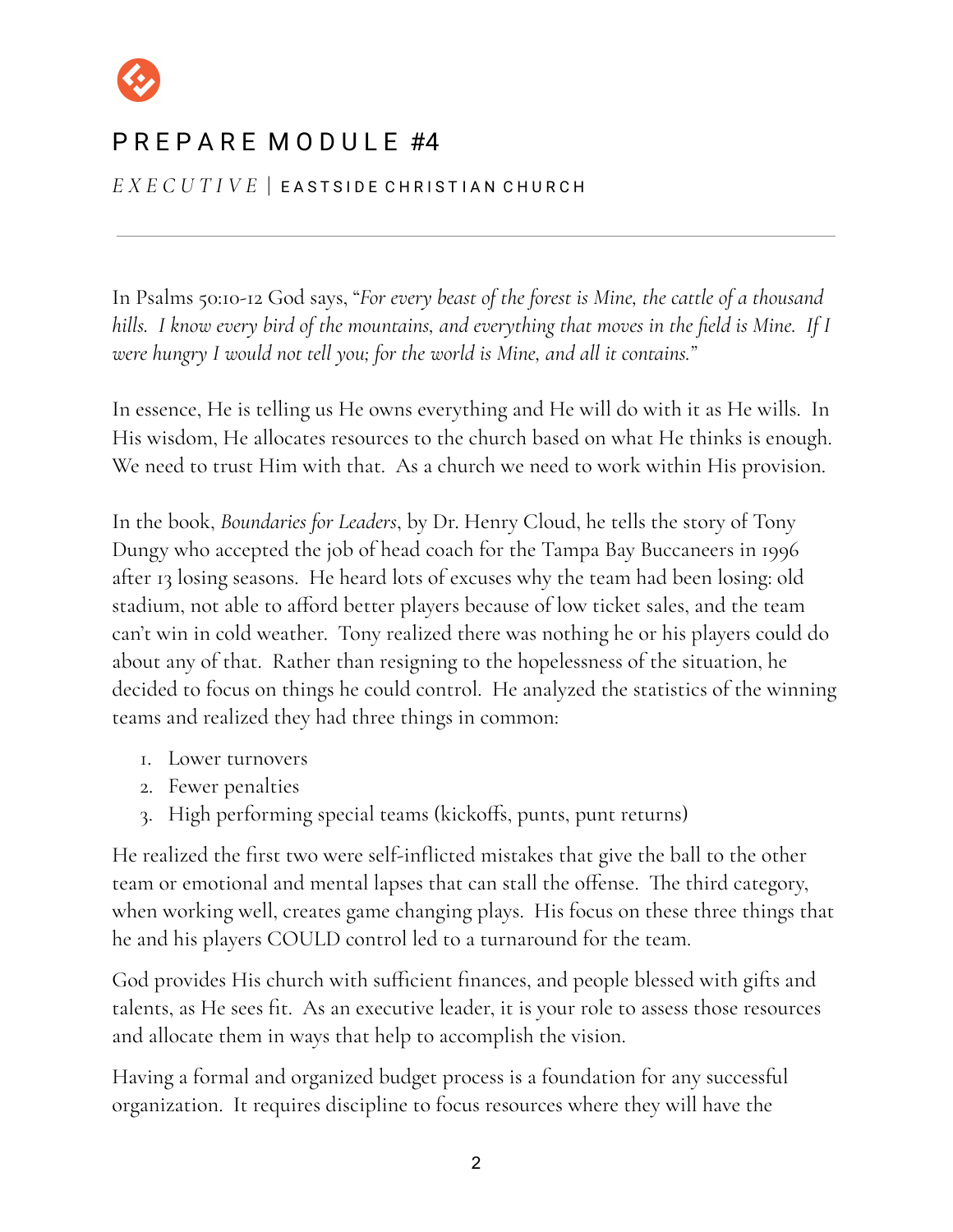

*E X E C U T I V E* | E A S T S I D E C H R I S T I A N C H U R C H

greatest impact. As a church, we will stay focused on our strategy and plan if we know where we want to spend resources and have a plan to avoid spending in areas that do not line up with the vision. The website

*<https://thethrivingsmallbusiness.com/budgeting-process>* lists 10 Steps to Developing and Managing a Budget.

While these steps are addressed toward a small business, each of them has application to the church as noted below.

- 1. Strategic Plan ECC has a formal and regular strategic planning process. The Executive Team meets two times each year and focuses on how we are going to achieve our written vision.
- 2. Business Goals At ECC we refer to these as our metrics. We have identified specific metrics indicating progress toward the vision. We set goals for those metrics during the planning process and evaluate progress during the year.
- 3. Revenue Projections We base our projections on historical financial performance and we consider economic circumstances. But because God owns and controls everything, we need to allow room for Him to be involved in the planning. When we set our revenue goals for the next year, we need to include a "faith component" that goes beyond what our analysis tells us.
- 4. Fixed Cost Projections Costs that typically remain unchanged from month-to-month such as salaries, debt service and rent expense.
- 5. Variable Cost Projections These costs vary by month; for example, overtime may increase due to the Christmas performance.
- 6. Annual Goal Expenses These are the costs for programs and events that are created to help us reach our metric goals.
- 7. Target Profit Margin Profit is essential even to a church. It allows us to set up reserves to retire debt early or save for facility repairs needed in the future.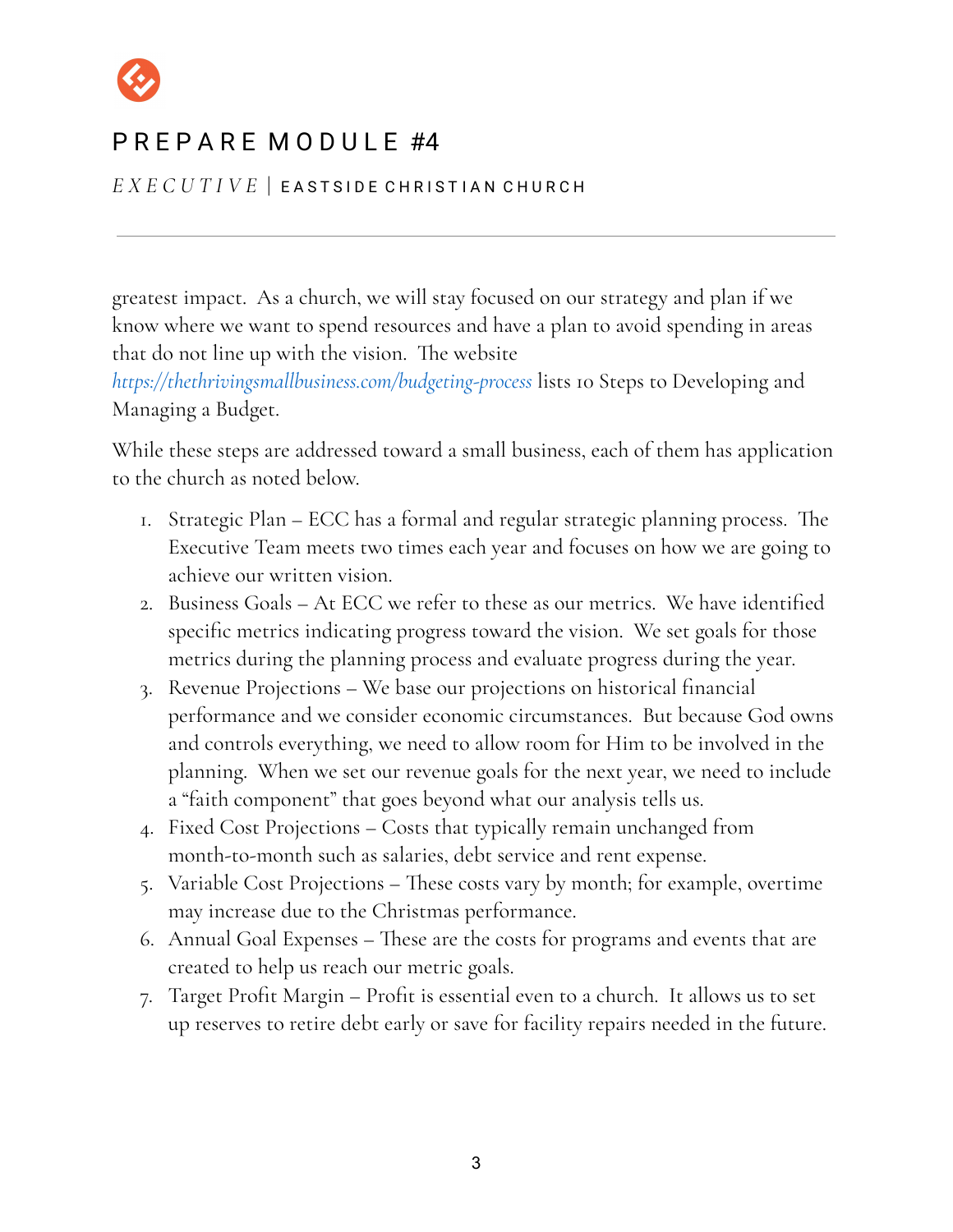

#### *E X E C U T I V E* | E A S T S I D E C H R I S T I A N C H U R C H

- 8. Board Approval At ECC, the Board of Elders has delegated the approval process to the Executive Team. The Senior Pastor reviews the budget with the Board who wants to see how the budget advances the church's vision.
- 9. Budget Review The Executive Team, with the assistance of the CFO, monitors the financial performance monthly to ensure staff are complying with the budget and that revenue projections are on track.
- 10. Dealing with Budget Variances The CFO and his team review variances with responsible department managers. The CFO communicates the reason for variances at the Executive Team's monthly Budget Review meeting.

It should be remembered that the budget is a tool to assist the church in attaining its vision. It should not be inflexible and cast in stone. During the year, opportunities may arise to advance the vision that were not contemplated in the budget. The Executive Team has the authority to reallocate the budget to take advantage of those opportunities.

In the budget process, the CFO and his team will perform an analysis of the Revenue Projections and present it to the Executive Team for their review and approval. After the projected revenues have been determined, the Executive Team will determine how the projected resources will be allocated to each department with a focus toward the desired results. Department Leaders will prepare their budget so it coincides with their Ministry Plans and submit them to the Accounting and Finance Team to be collated with the other departments and reviewed by the CFO and Executive Team. The Executive Team will review the submitted budgets to ensure the total budget is within the projected resources available and they conform with the departmental ministry plans. The Executive Team will make any revisions necessary and communicate them to the Department Leaders and approve the budget. The Senior Pastor will review the budget with the Board of Elders at the next scheduled Board Meeting.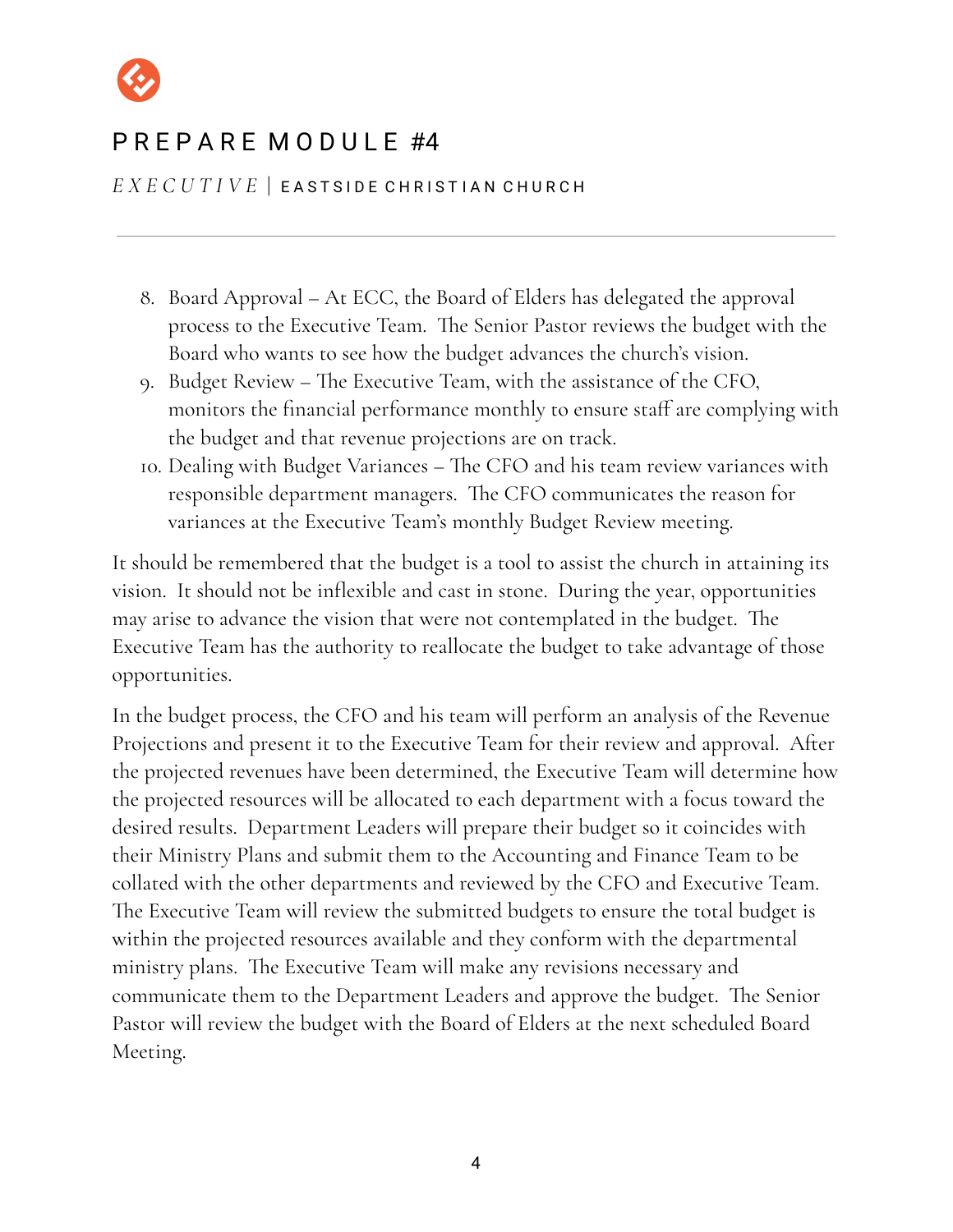

# $PR$  F P A R F M O D U L F  $#4$

*E X E C U T I V E* | E A S T S I D E C H R I S T I A N C H U R C H

### QUESTIONS:

*1. The percentage of revenue growth has been dropping 1% per year for the last four years even though attendance has been increasing. Five years ago, the growth was 12% and this last year it was 8%. What would you suggest to reverse this downward trend before it becomes a critical issue?*

*2. How might your recommendation change if attendance has been declining also?*

### ASSIGNMENT 2

As an executive leader, you will need to make decisions based on the long-term health of the church which may be difficult in the short term. Review the following facts and answer the question that follows.

#### FACTS:

Your church has about \$50 million in assets on its balance sheet and about \$10 million of that amount has a life expectancy of 10 years or less. Each year during the budget process, there never seems to be enough money to set aside for reserves to deal with impending deferred maintenance charges to keep the facilities operating efficiently and yet you know it is only a matter of time before things start to break. Your team has analyzed proposed expenditures and you just cannot see any place to cut, except the church does have significant debt which takes about 15% of the annual budget to service. The bank has said they would be comfortable with 25% of the annual budget going to debt service.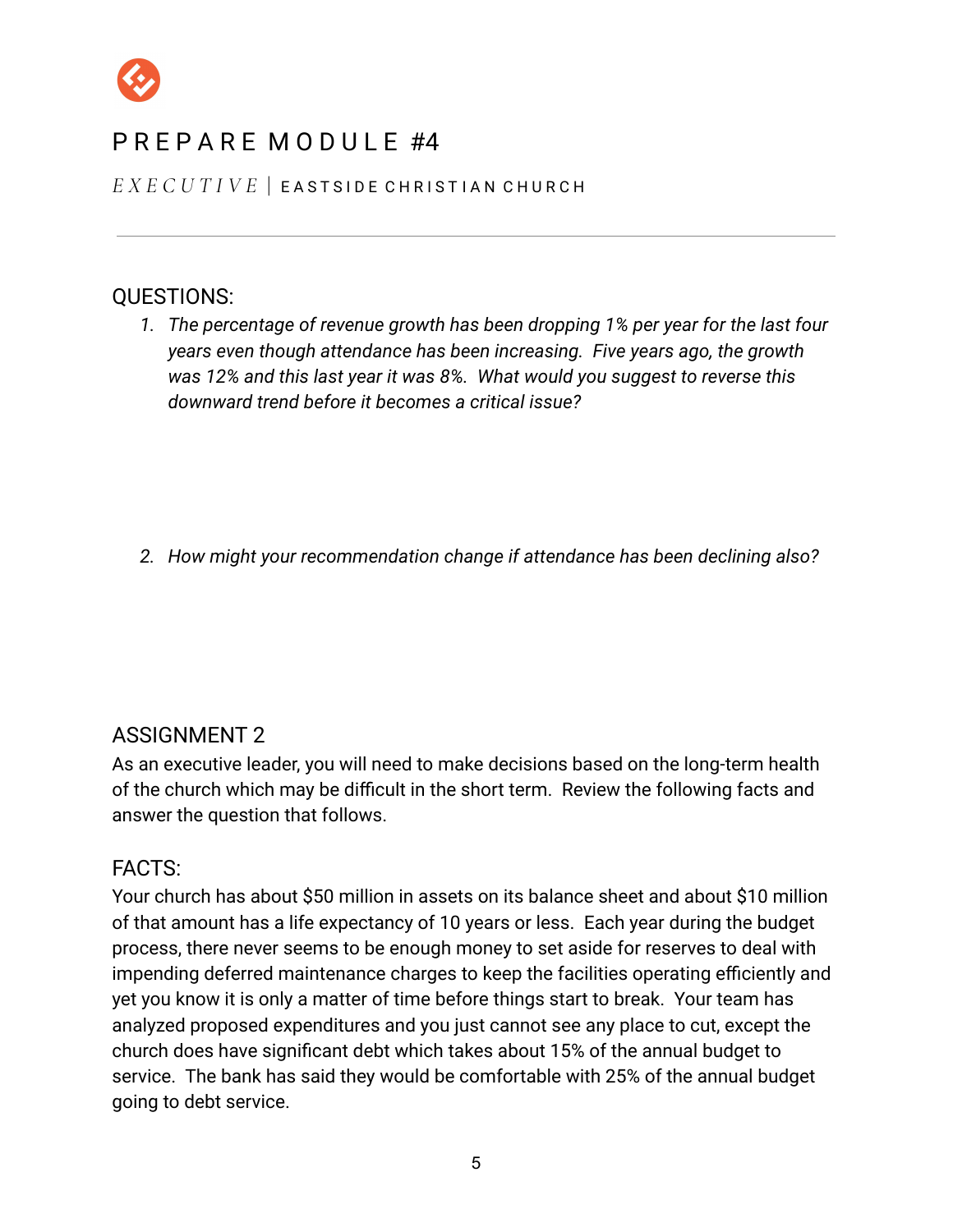

# P R F P A R F M O D U L F #4

*E X E C U T I V E* | E A S T S I D E C H R I S T I A N C H U R C H

### QUESTIONS:

*1. What action would you recommend the church take to begin creating reserves for future facility maintenance?*

*2. As an executive leader, what do you think is your role and responsibility in this situation?*

*3. What are the potential consequences if you do nothing?*

### ASSIGNMENT 3

As an executive leader, you will face tough decisions. You need to determine in advance the principles and criteria you will use to make those decisions. Review the following facts and answer the question that follows.

#### FACTS:

Leadership has set a goal of reducing personnel costs to as low as 43% of the annual budget, but never being more than 47%. During the budget process it has been noted that costs for existing staff will comprise 52% of the budget. Leadership does not want to cut employee benefits. It is your responsibility to suggest a plan for getting personnel costs to the target number. Based on what you learned in *Role of the Executive Leader*